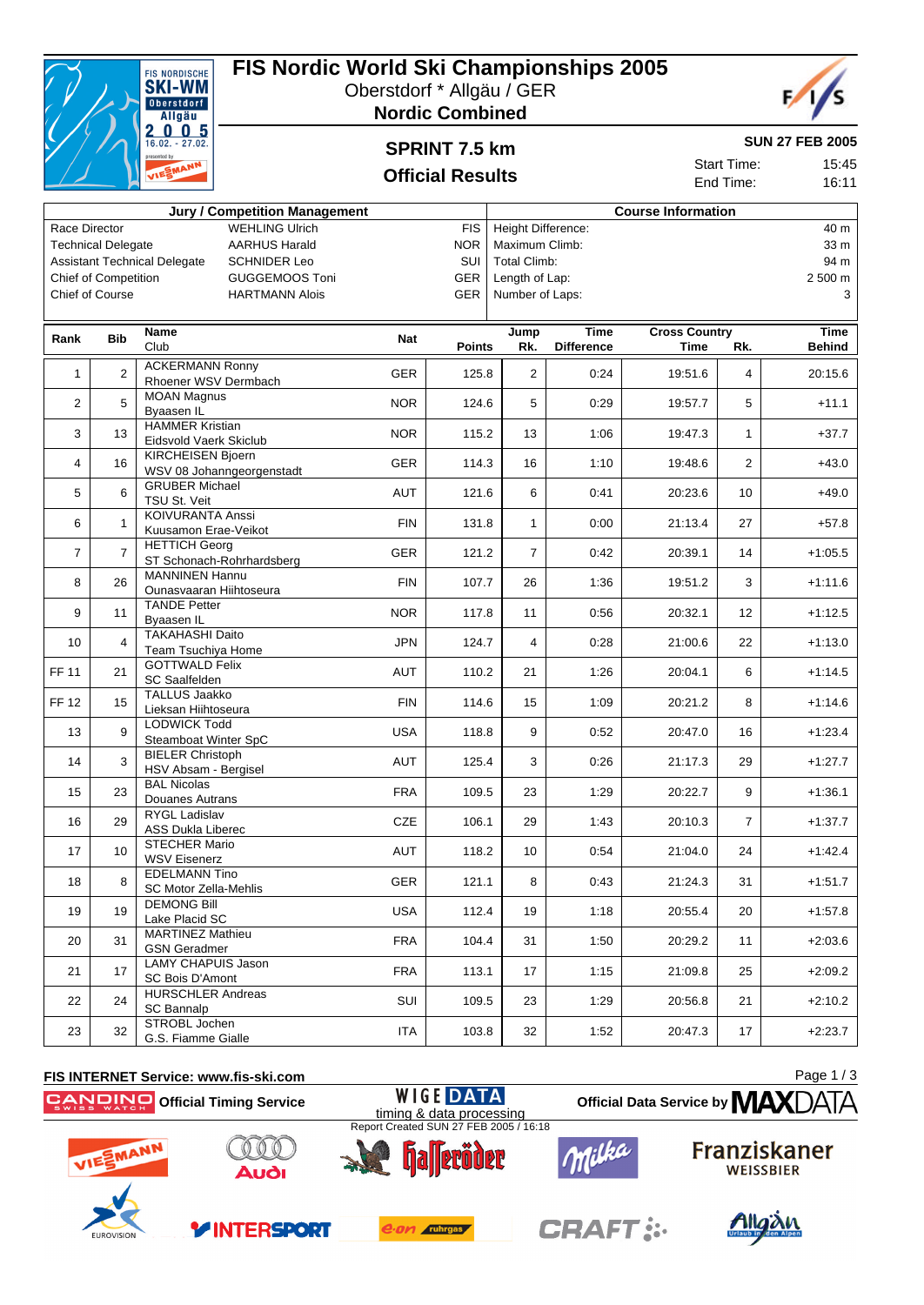

# **FIS Nordic World Ski Championships 2005**

Oberstdorf \* Allgäu / GER

**Nordic Combined**



**SUN 27 FEB 2005**

## **SPRINT 7.5 km Official Results**

Start Time: 15:45 End Time: 16:11

| Rank  | Bib             | Name                                               | Nat        |               | Jump | <b>Time</b>       | <b>Cross Country</b> |     | <b>Time</b>   |
|-------|-----------------|----------------------------------------------------|------------|---------------|------|-------------------|----------------------|-----|---------------|
|       |                 | Club                                               |            | <b>Points</b> | Rk.  | <b>Difference</b> | Time                 | Rk. | <b>Behind</b> |
| 24    | 34              | <b>BRAATEN Kenneth</b><br>Bossmo & Yttern          | <b>NOR</b> | 102.8         | 34   | 1:56              | 20:49.1              | 18  | $+2:29.5$     |
| 25    | 41              | <b>KUISMA Antti</b><br>Lieksan Hiihtoseura         | <b>FIN</b> | 97.2          | 41   | 2:18              | 20:32.6              | 13  | $** +2:35.0$  |
| 26    | 12 <sup>2</sup> | MASLENNIKOV Sergej<br>WVSM Ufa                     | <b>RUS</b> | 117.6         | 12   | 0:57              | 21:56.0              | 39  | $+2:37.4$     |
| 27    | 14              | AOKI Junpei<br>Nihon Taiku Unv.                    | JPN        | 114.8         | 14   | 1:08              | 21:47.2              | 35  | $+2:39.6$     |
| 28    | 42              | <b>KITAMURA Takashi</b><br><b>Tokyo Biso</b>       | JPN        | 95.7          | 42   | 2:24              | 20:53.2              | 19  | $** +3:01.6$  |
| 29    | 40              | <b>SLAVIK Tomas</b><br><b>ASS Dukla Liberec</b>    | CZE        | 98.4          | 40   | 2:14              | 21:03.7              | 23  | ** $+3:02.1$  |
| 30    | 38              | <b>MICHIELLI Giuseppe</b><br>G.S. Caleppio Vinil   | ITA        | 99.7          | 38   | 2:08              | 21:10.8              | 26  | ** $+3:03.2$  |
| 31    | 22              | <b>HEER Ronny</b><br>SC Horw                       | <b>SUI</b> | 110.0         | 22   | 1:27              | 21:55.7              | 38  | $+3:07.1$     |
| 32    | 18              | <b>SCHMID Jan</b><br><b>TV Unterstrass</b>         | SUI        | 112.5         | 18   | 1:17              | 22:06.0              | 40  | $+3:07.4$     |
| 33    | 27              | VAN LOAN Carl<br><b>Andover Outing Club</b>        | <b>USA</b> | 107.7         | 26   | 1:36              | 21:47.7              | 36  | $+3:08.1$     |
| 34    | 37              | <b>HATAKEYAMA Yosuke</b><br>Akita Xerox            | <b>JPN</b> | 100.1         | 37   | 2:07              | 21:23.8              | 30  | ** $+3:15.2$  |
| 35    | 33              | <b>CHURAVY Pavel</b><br><b>ASS Dukla Liberec</b>   | CZE        | 103.1         | 33   | 1:55              | 21:39.5              | 32  | $+3:18.9$     |
| FF 36 | 35              | <b>ROUX Ludovic</b><br>Douanes les Contamines      | FRA        | 102.5         | 35   | 1:57              | 21:44.9              | 34  | $+3:26.3$     |
| FF 37 | 25              | <b>VODSEDALEK Ales</b><br><b>ASS Dukla Liberec</b> | CZE        | 108.3         | 25   | 1:34              | 22:08.0              | 42  | $+3:26.4$     |
| 38    | 28              | <b>RIEDER Ivan</b><br><b>SC Kandersteg</b>         | SUI        | 106.8         | 28   | 1:40              | 22:18.4              | 43  | $+3:42.8$     |
| 39    | 47              | <b>DIATSCHUK Sergej</b><br>Nishnj Tagli            | <b>RUS</b> | 90.8          | 47   | 2:44              | 21:16.0              | 28  | ** $+3:44.4$  |
| 40    | 49              | <b>PIKKOR Tambet</b><br>Nomme Ski Club             | <b>EST</b> | 79.0          | 49   | 3:31              | 20:39.7              | 15  | $** +3:55.1$  |
| 41    | 30              | <b>VORONIN Konstantin</b><br>Moskau                | <b>RUS</b> | 105.4         | 30   | 1:46              | 22:32.5              | 45  | $+4:02.9$     |
| 42    | 36              | VTIC Damjan<br>SD Zabrdje                          | <b>SLO</b> | 102.2         | 36   | 1:58              | 22:43.0              | 47  | $+4:25.4$     |
| 43    | 45              | <b>MUNARI Daniele</b><br>G.S. Fiamme Gialle        | ITA        | 91.8          | 45   | 2:40              | 22:07.0              | 41  | ** $+4:31.4$  |
| 44    | 44              | MATVEEV Dmitri<br>Leningrad.Obl.                   | <b>RUS</b> | 92.1          | 43   | 2:39              | 22:28.3              | 44  | $** +4:51.7$  |
| 45    | 48              | <b>THOMPSON Max</b><br><b>Altius Nordic SC</b>     | CAN        | 79.5          | 48   | 3:29              | 21:54.5              | 37  | ** +5:07.9    |
| 46    | 43              | PSENKO Michal<br><b>SKP Strbske Pleso</b>          | <b>SVK</b> | 92.1          | 43   | 2:39              | 22:52.8              | 49  | ** +5:16.2    |
| 47    | 46              | SOBOLEV Ivan<br>RSVSM Raubitschi                   | <b>BLR</b> | 91.1          | 46   | 2:43              | 22:50.7              | 48  | ** $+5:18.1$  |
| 48    | 20              | PLEVNIK Dejan<br>SK Triglav Kranj                  | <b>SLO</b> | 111.0         | 20   | 1:23              | 24:14.2              | 52  | $+5:21.6$     |
| 49    | 39              | OBREZA Anze<br><b>SSK Velenje</b>                  | <b>SLO</b> | 98.7          | 39   | 2:12              | 23:47.9              | 50  | ** $+5:44.3$  |
| 50    | 51              | KOZLOV Mykola<br>Ternopol                          | <b>UKR</b> | 74.6          | 51   | 3:49              | 22:35.8              | 46  | ** +6:09.2    |
|       |                 |                                                    |            |               |      |                   |                      |     |               |